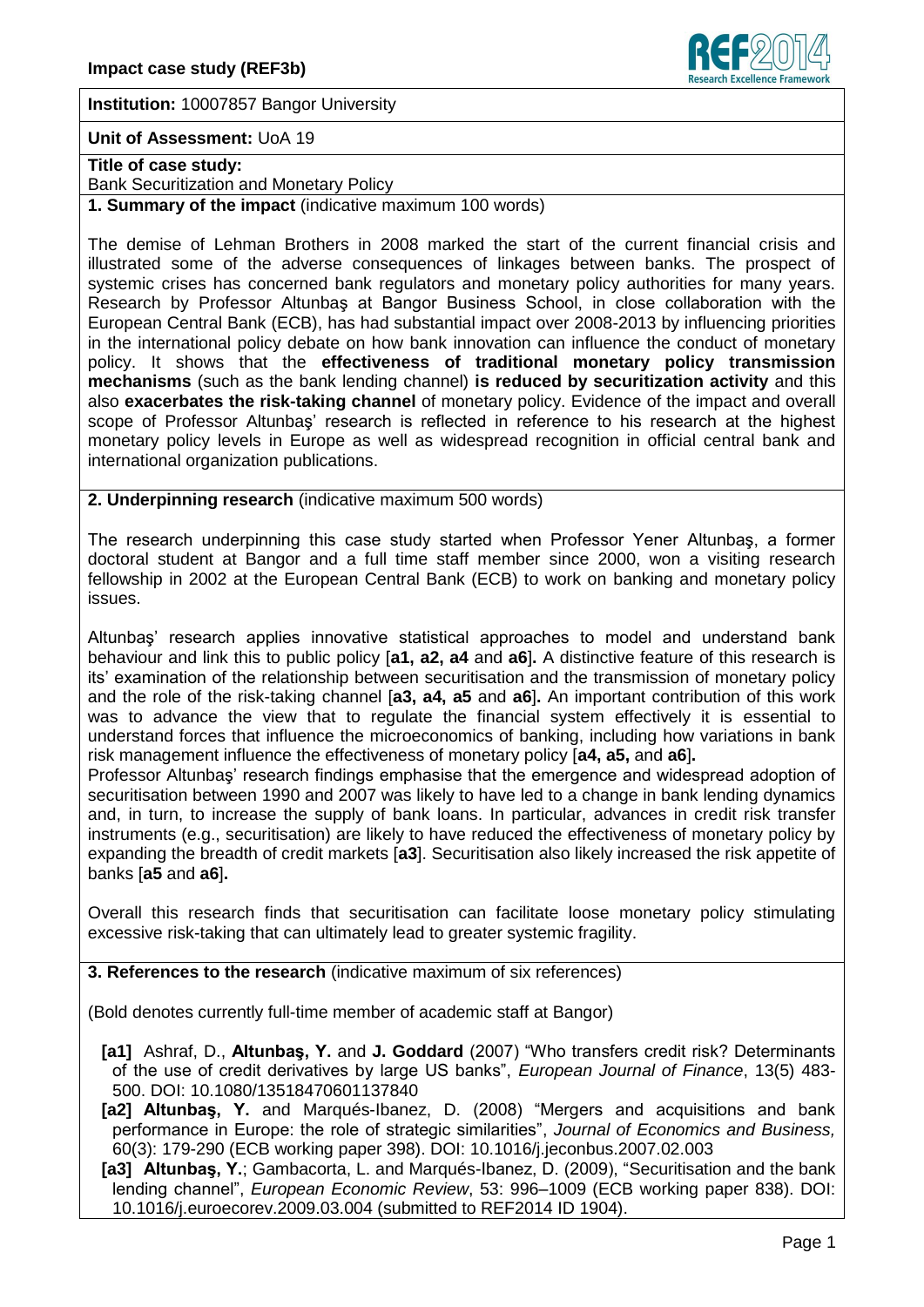

**[a4] Altunbaş, Y.**; Gambacorta, L. and Marqués-Ibanez, D. (2010), "Bank risk and monetary policy", *Journal of Financial Stability*, 6(3): 121-129. DOI: 10.1016/j.jfs.2009.07.001

- **[a5] Altunbaş, Y.**; Gambacorta, L. and Marqués-Ibanez, D. (2010), "Does monetary policy affect bank risk-taking?", ECB working paper 1166 (BIS working paper 298), forthcoming in *The International Journal of Central Banking*. Available at SSRN: http://ssrn.com/abstract=1572798 or http://dx.doi.org/10.2139/ssrn.1572798
- **[a6] Altunbaş, Y.**; Gambacorta, L. and Marqués-Ibanez, D. (2012) "Do bank characteristics influence the effect of monetary policy on bank risk?", *Economics Letters*, 117(1): 220–222. DOI: 10.1016/j.econlet.2012.04.106 (submitted to REF2014 ID 1905).

## **4. Details of the impact** (indicative maximum 750 words)

The impact of Altunbaş' research on the formulation of public policy in the banking sector developed over 2008-2013 and was facilitated by the involvement of user groups from the outset. Specifically, Altunbaş acted as a consultant and collaborative researcher at a number of central banks and official international financial institutions, including the Bank of Italy (2007), European Central Bank (2008-2013) [**b1**], Bank for International Settlements (2011) [**b2**] and the Central Bank of Turkey (2012). These engagements meant that Altunbaş' research was able to influence quickly the global policy debate on securitisation and monetary policy over the REF 2014 assessment period.

Research findings were disseminated through presentations to monetary policymakers at the highest level including: the Executive Board and Governing Council of the European Central Bank (ECB) (Frankfurt, March 2009, June 2009, September 2009, and October 2009); and the Board of the Bank for International Settlements (BIS) (Basel, September 2009). The same research has been debated with and by staff at central banks in workshops held at the ECB (April, 2009, June 2009), the Bank of England (December, 2011), the Korean Central Bank – BIS/IMF Conference (April 2012), and the Central Bank of Turkey (June, 2013).

The main pathway to impact was using these presentations and collaborations to influence public sector policy concerning bank securitisation and its influence on monetary policy. The importance of Altunbaş' research became evident as central banks and global financial organizations grappled with the unintended consequences of financial innovation following the banking crisis of 2007. The results of his research then gained the attention of, and were showcased as a key priority for national central banks by the influential Committee on the Global Financial System (CGFS) (based at the Bank for International Settlements in Basel, which monitors developments in global financial markets for central bank Governors) [**b3**] as well as the Basel Committee on Banking Supervision [**b4** and **b5**] and in ECB Monthly Bulletins (March and October, 2009). The importance of understanding Altunbaş' risk taking channel in monetary policy was also highlighted by policy work by staff at the International Monetary Fund (IMF) [**b6**].

Evidence of Altunbaş' impact is, therefore, the use of his research to support changes in priorities for the public policy debate on monetary policy and the supervision of banking activities by focusing attention on the "risk-taking channel" of monetary policy as a key field of study.

Further evidence of the impact and influence on monetary policy and the policy debate on bank supervision of Altunbas' research is found in extensive references to it by leading policymakers, including the:

 **President of the European Central Bank,** in delivering the *Susan Bies Lecture* (Kellogg Distinguished Lecture Series) entitled "What can central banks do in a financial crisis?", Evanston, Illinois (27 April 2010), stated:

"*Literature on the so-called "risk-taking channel" of monetary policy transmission provides a deeper insight into such behaviour; see (inter alia)*: … (reference to [**a4**])" [**b7**]

 **Governor of the Bank of France** and **Chairman of the Board of Directors of the Bank for International Settlements,** at the conference *The future of Monetary Policy*, Rome (1 October 2010), stated:

"*Simply put, very low interest rates may create incentives for banks to take on more risks.*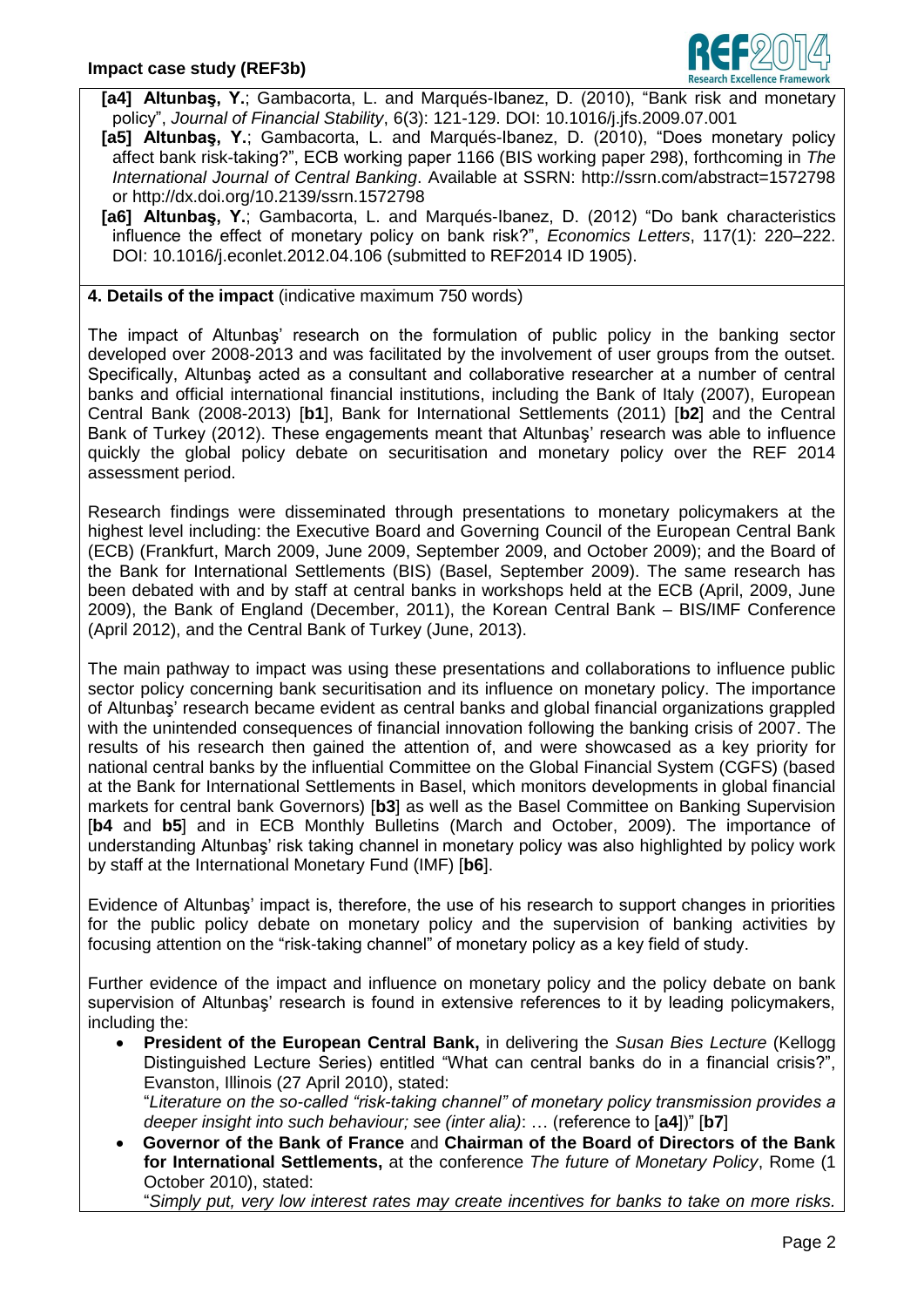

*Recent research has provided empirical evidence compatible with such a notion. It has been documented* [in [**a5**]], *for example, how market based measures of bank's risks as perceived by financial market participants tend to react positively to changes in interest rates, so that a lower interest rate leads investor to perceive banks as less risky. …*" [**b8**]

 **President of the Deutsche Bundesbank**, at the Konstanz Seminar on Monetary Theory and Policy, Island of Reichenau, (28 May 2009) stated:

"*As concerns the bank lending channel, a number of studies document that financial innovation – such as securitisation or credit derivatives – have led to banks becoming more flexible in reacting to monetary policy. More specifically, they may have become able to*  better isolate their loan costumers from restrictive monetary policy impulses (reference to [**a3**])." [**b9**]

 **Deputy Governor of the Sveriges Riksbank**, in a speech entitled "After the crisis – new thoughts on monetary policy" delivered at Nordea (one of the four big banks in Sweden and the Baltic Region), Stockholm (6 December 2010), stated:

"*There is as yet rather limited empirical research on the risk-taking channel, but some papers on the subject have now begun to appear. The studies are based on data from the eurozone and the United States, as well as other countries. They appear on the whole to support the theory that low policy rates lead to the banks taking greater risks* (reference to [**a5**])". [**b10**]

**5. Sources to corroborate the impact** (indicative maximum of 10 references)

Evidence of the impact of Altunbaş' research on monetary policy and the policy debate on bank supervision are found in the following two letters of support available on request:

**[b1]** Deputy Head of Division, Financial Research Division, European Central Bank (Statement)

**[b2]** Senior Economist, Monetary and Economic Department, Financial Markets, Bank for International Settlements (Statement)

Altunbaş' research is cited in important policy documents and has been widely discussed by central bankers at international seminars and workshops, examples of which include:

**[b3]** Committee on the Global Financial System / Bank for International Settlements (CGFS Papers) "Global liquidity – concept, measurement and policy implications". Report submitted by an ad-hoc group established by the Committee on the Global Financial System. The Group was chaired by Jean-Pierre Landau, Bank of France, (November 2011):

[\(http://www.bis.org/publ/cgfs45.htm,](http://www.bis.org/publ/cgfs45.htm) p. 6, italics in original).

**[b4]** Basel Committee on Banking Supervision (2012) "The policy implications of transmission channels between the financial system and the real economy", Working paper 20, Basel: *Bank for International Settlements*:

[\(http://www.bis.org/publ/bcbs\\_wp20.pdf](http://www.bis.org/publ/bcbs_wp20.pdf) pp. 14, 16 and 18).

- **[b5]** Basel Committee on Banking Supervision (2012) "Models and tools for macroprudential analysis", Working paper 21, Basel: *Bank for International Settlements*: [\(http://www.bis.org/publ/bcbs\\_wp21.htm,](http://www.bis.org/publ/bcbs_wp21.htm) p.28).
- **[b6]** International Monetary Fund (2013) "Bank leverage and monetary policy's risk-taking channel: Evidence from the United States", Working paper WP/13/143, Washington, DC: *International Monetary Fund*,: [\(http://www.imf.org/external/pubs/ft/wp/2013/wp13143.pdf,](http://www.imf.org/external/pubs/ft/wp/2013/wp13143.pdf) pp. 4 and 5).
- **[b7]** President of the European Central Bank, in delivering the *Susan Bies Lecture* (Kellogg Distinguished Lecture Series) entitled "What can central banks do in a financial crisis?"